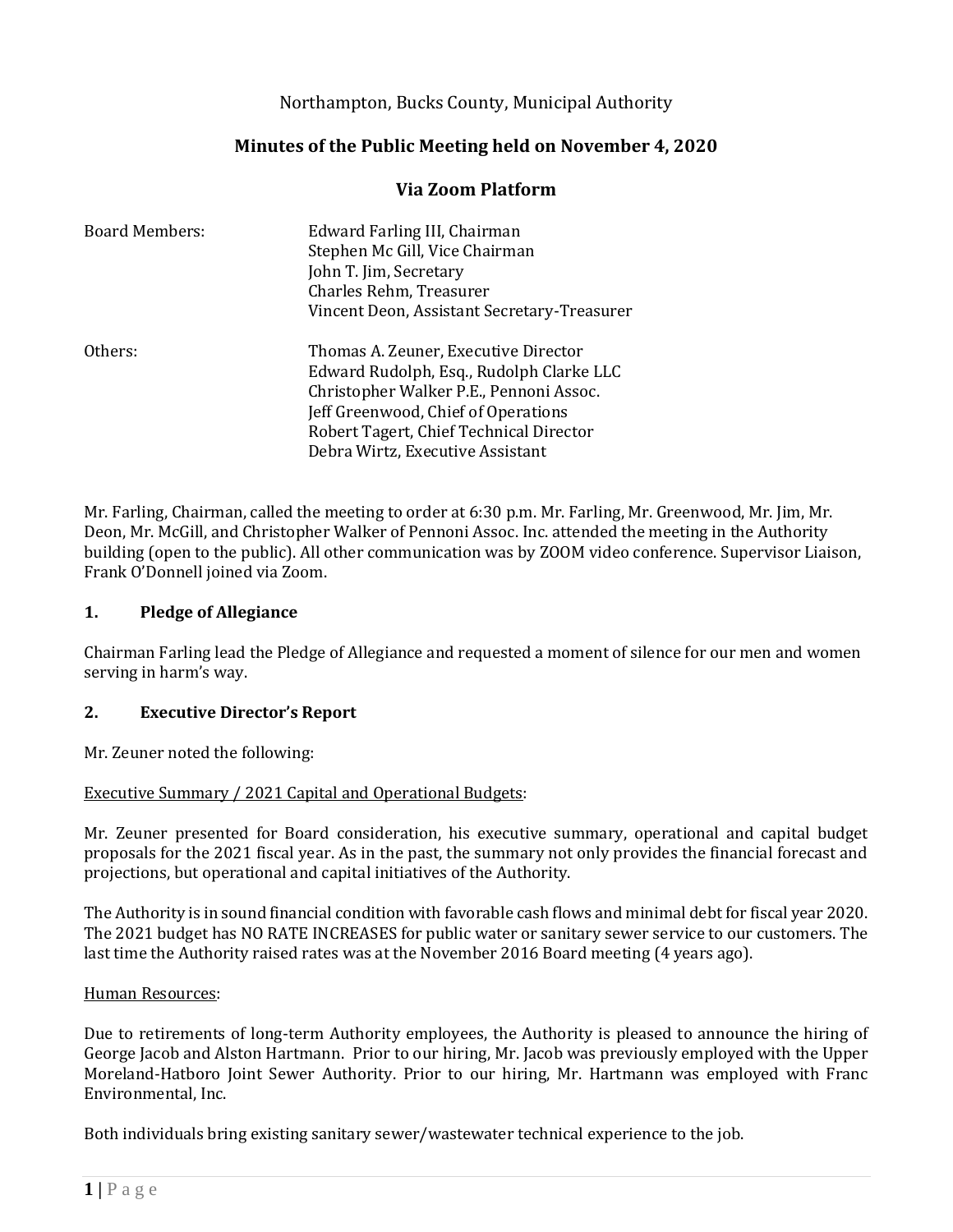Audit:

Our annual financial audit is scheduled to begin November 30, 2020. The preliminary confirmation process has already started in preparation of the audit.

# **3. Citizens' Concerns**

None

# **4. Approval of the Minutes of October 7, 2020**

A motion (McGill-Deon) made to approve the Minutes of October 7, 2020 passed with 5 ayes.

# **5. Check Requisitions / Accounts Payable**

A motion (Farling-McGill) adopting the following resolution/s passed 5 with ayes.

# **Requisition No. 2210** dated 10/21/2020 in the amount of \$444,661.46.

The major items paid under **Requisition No. 2210** are as follows: A & M Truck Service Inc. - \$1,728.00; BCWSA - \$2,300.00; Coyne Chemical - \$2,046.00; CSL Services Inc. - \$6,775.00; David & Carol Shea - \$4,144.38; Dukes Root Control Inc. - \$72,764.37; EJ USA Inc. - \$6,516.70; Independence Blue Cross - \$14,097.09; JH Shanahan - \$1,100.00; Joao & Bradley - \$22,336.00; LB Water Service - \$1,488.68; M.J. Reider Assoc. - \$1,050.00; PA UC Fund - \$4,935.20; Pennoni Assoc. Inc. - \$40,688.12; Rudolph Clarke LLC - \$12,938.00; Shapiro Fire Protection - \$1,897.68; Teamsters Health & Welfare Fund - \$16,070.50; USPS - \$7,500.00; W. Bruce Beaton Co. - \$140,411.00; William O'Neill and \$75,000.00 for payroll.

**Requisition No. 2211** dated 11/04/2020 in the amount of \$637,160.25.

The major items paid under **Requisition No. 2211** are as follows: A & M Truck Service - \$1,044.00; BCWSA – Sewer - \$224,244.29; BCWSA – Water - \$176,452.33; D J Pinciotti Construction - \$19,015.00; First National Bank of Newtown - \$59,129.38; Guardian - \$4,340.82; JH Shanahan Inc. - \$1,160.00; Karl Hops Inc. - \$3,166.81; Link Computer Corp. - \$3,711.02; Maxsolar Energy LLC - \$1,553.76; PA UC Fund - \$3,064.06; PECO - \$13,228.75; Penn Choice LLC - \$4,676.76; RIO Supply Inc. - \$30,000.00; Syron Co. - \$2,737.50; Trimble Inc. - \$1,800.00; Verizon - \$1,166.81; and \$75,000.00 for payroll.

# **6. Operational and Capital Budget**

A motion (McGill-Farling) made to approve and adopt the 2021 Operational and Capital Budget as presented passed with 5 ayes.

# **7. Holiday Schedule 2021**

A motion (Jim-Rehm) made to approve the 2021 holiday schedule as presented passed with 5 ayes.

# **8. Meeting Schedule 2021**

A motion (Deon-McGill) made to approve the Authority meeting schedule for 2021, identified as Exhibit "A", authorize the administration to advertise, and post the schedule on the Authority website passed with 5 ayes.

**Exhibit "A"**

January 20 optional

February 3 February 17-optional

March 3 March 17-optional

April 7 April 21-optional

May 5 May 19-optional